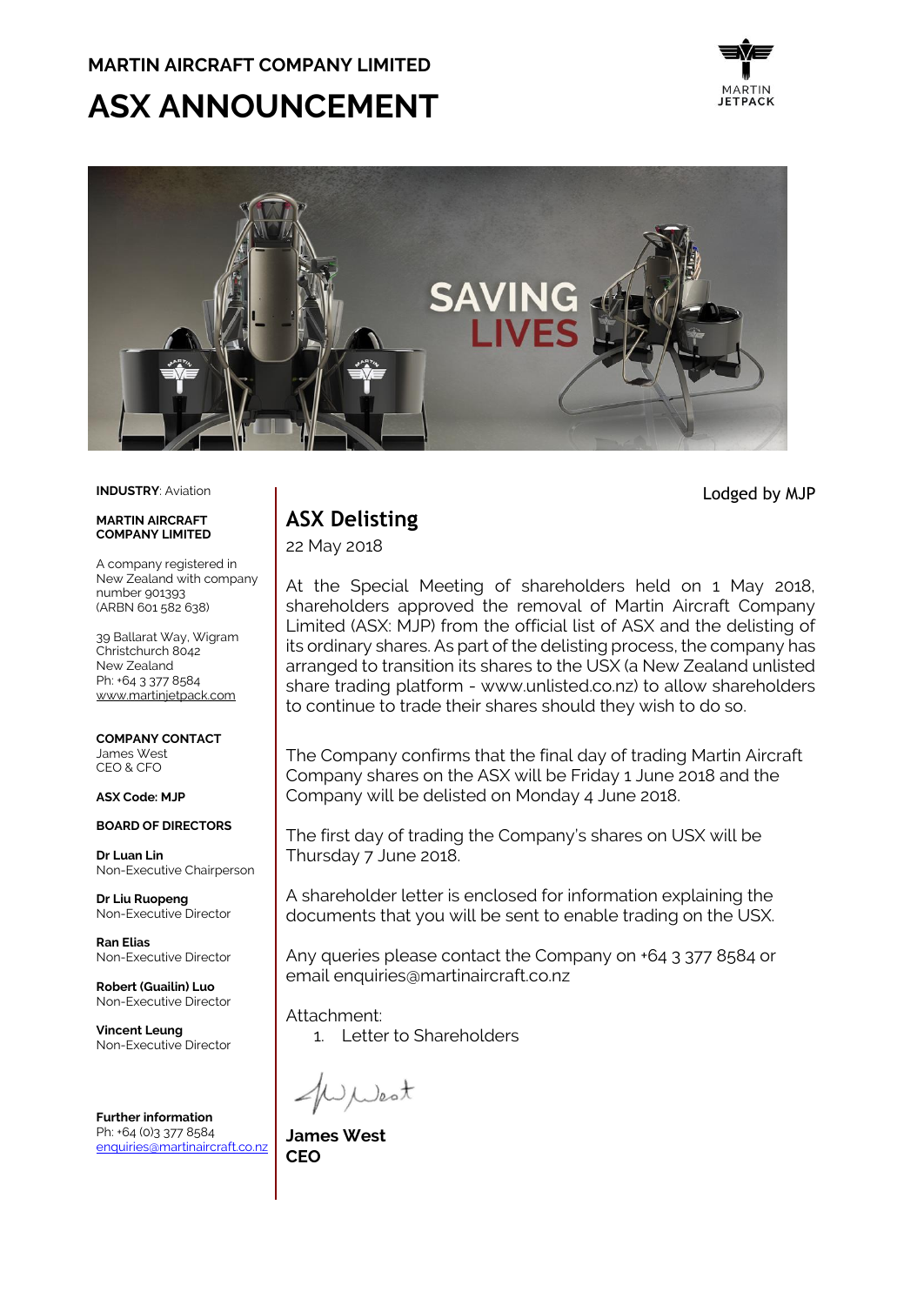### **ABOUT THE MARTIN AIRCRAFT COMPANY LIMITED**

The Martin Aircraft Company is a world leader in specialist VTOL aircraft technology and development. Its innovative Series 1 Jetpack has the capability to be used in both a single pilot manned configuration and as an unmanned aerial vehicle with heavy payload carrying capabilities, which makes the Jetpack the world's smallest and most practical Optionally Piloted Vehicle.

The Martin Jetpack has the pedigree of design ingenuity and innovation for which New Zealand is renowned. Its ease of operation and dedicated safety systems, along with its small dimensions that allow it to operate in confined spaces, means that it has a number of potential applications spanning first response, search and rescue, natural disaster recovery, and a myriad of significant commercial operations.

More detailed information about Martin Aircraft and the Martin Jetpack is available at www.martinjetpack.com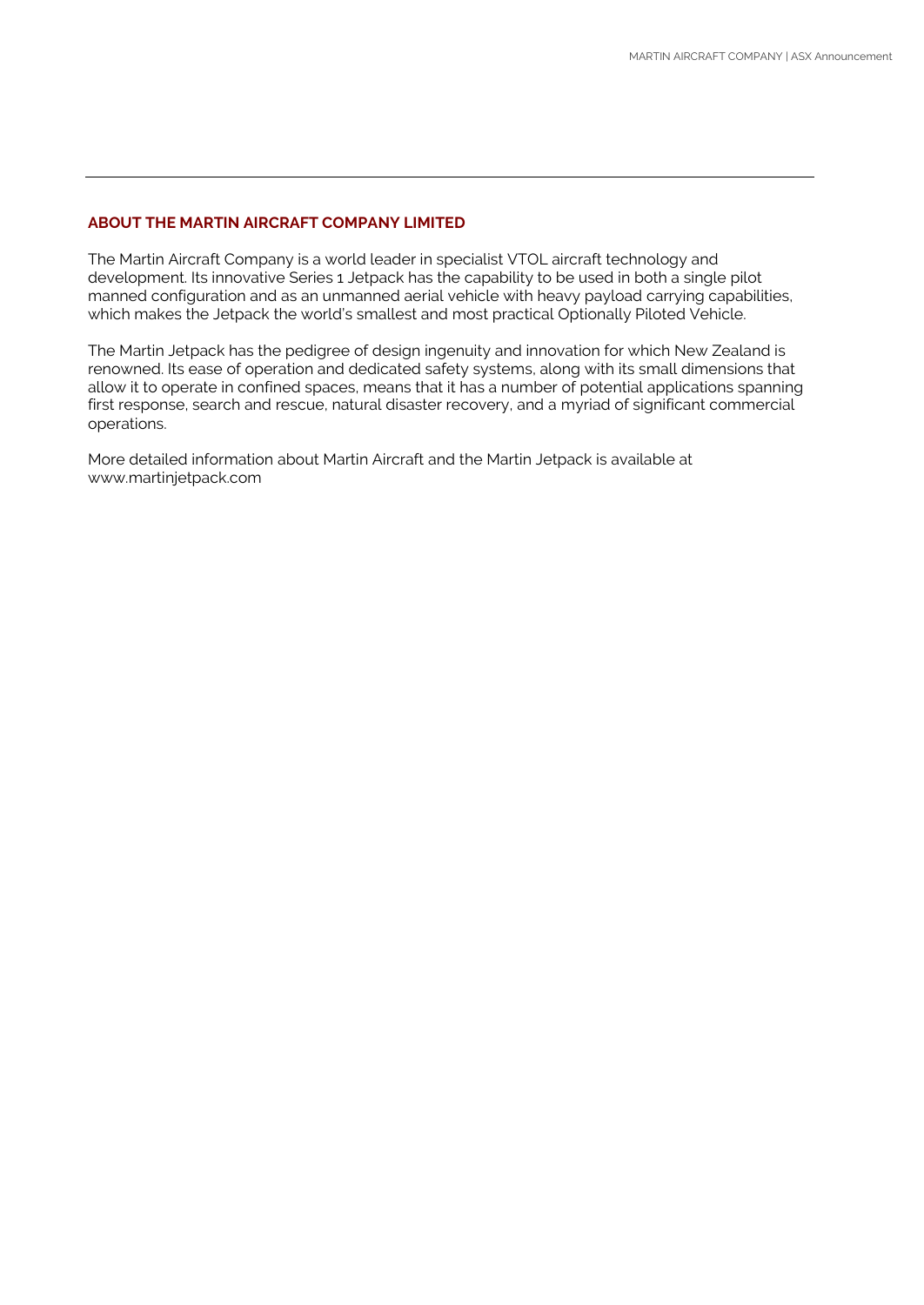

39 BALLARAT WAY, WIGRAM CHRISTCHURCH 8042 NEW ZEALAND

> T +64 3 377 8584 F +64 3 982 4614

enquiries@martinaircraft.co.nz **www.martinjetpack.com**

22 May 2018

Dear Shareholder

At the Special Meeting of shareholders held on 1 May 2018, shareholders approved the removal of Martin Aircraft Company Limited (ASX: MJP) from the official list of ASX and the delisting of its ordinary shares. As part of the delisting process, the company has arranged to transition its shares to the USX (a New Zealand unlisted share trading platform - [www.unlisted.co.nz\)](http://www.unlisted.co.nz/) to allow shareholders to continue to trade their shares should they wish to do so.

### **Rationale for delisting**

The rationale for the delisting of the company's shares from the ASX was

- MJP's shares are currently thinly traded and have been for some time with trading of less than one million shares per day over the eight months prior to the time MJP decided to delist; and
- MJP continues to be in the development phase of its jetpack product and needs to ensure that its limited cash resources are used to maximise the development of its product, rather than to pay for administrative costs, including ASX listing fees.

Shareholders are recommended to review the Notice of Meeting issued in connection with the Special Meeting of shareholders held on 1 May 2018 for more detailed information regarding the delisting and the decision to transition to USX, including some of the risks with respect to future trading on USX.

### **Key dates**

The key dates for the delisting from the ASX and transition to the USX are

| Date                  | Event                                         |
|-----------------------|-----------------------------------------------|
|                       |                                               |
| Friday, 1 June 2018   | Final day of trading of MJP shares on the ASX |
| Monday 4 June 2018    | MJP shares will be delisted from the ASX      |
| Tuesday 5 June 2018   | Final day of settlement of ASX trades         |
| Wednesday 6 June 2018 | Transition of MJP shares to the USX           |
| Thursday 7 June 2018  | First day of trading of MJP shares on the USX |

### **Next steps for shareholders**

At the time that MJP's shares are delisted from ASX, your MJP shares will be automatically transitioned to a New Zealand share register to enable those MJP shares to trade on the USX.

You do not need to take any action to facilitate this process.